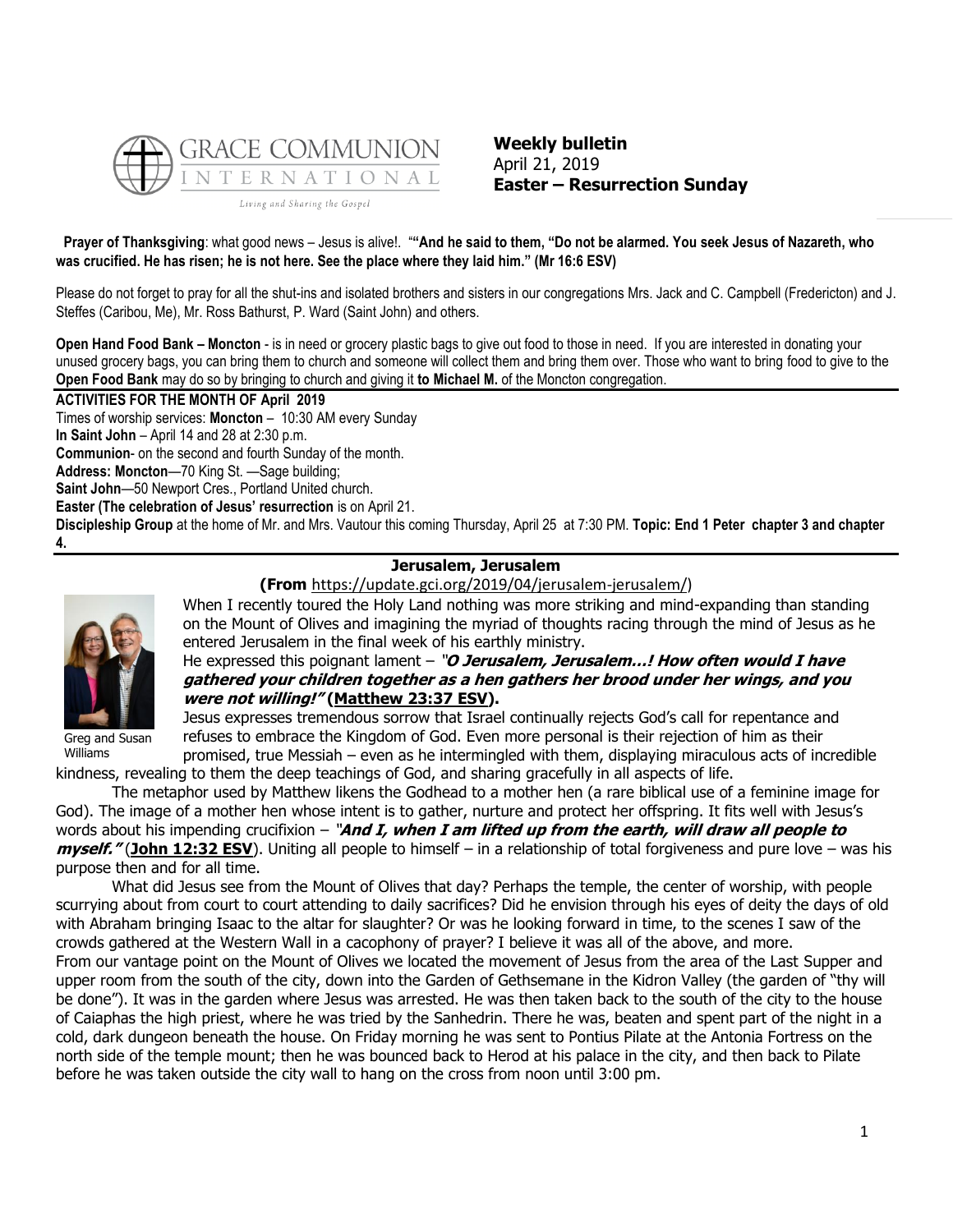We could take in the geography of the events from the Last Supper, the kangaroo trial, the agony and eventual execution of Jesus from our vantage point on the Mount of Olives, and yet our view didn't compare to what Jesus must have taken in from that same spot. The moment of his melting heart for Jerusalem signaled his passion and the salvific events that would unfold. Our moment at the mount was a restored heart that signaled our strong, uncontrollable emotion for acceptance – to embrace and worship the Jesus that has been drawing us all along.

May your Holy Week services and your celebration of Easter join your heart even closer to the one who conquered death and the grave, and who continues to draw all people to himself.

**From Mr. Bill Hall, Canadian Director of GCI (April 4, 2019)** I'm just waiting to hear from Kalengule, our African director, of how Canadian members can help.

**\_\_\_\_\_\_\_\_\_\_\_\_\_\_\_\_\_\_\_\_\_\_\_\_\_\_\_\_\_\_\_\_\_\_\_\_\_\_\_\_\_\_\_\_\_\_\_\_\_\_\_\_\_\_\_\_\_\_\_\_\_\_\_\_\_\_\_\_\_\_\_\_\_\_\_\_\_\_\_\_\_\_\_\_**

Unlike the US we do not have a disaster fund, Canadian regulations require that we fund specific causes and require us to create an agency agreement with those receiving funds to act as an agent for us in a foreign country.

Members can send us funds for our **International Missions Fund**, and we will use funds that are contributed up to the end of April to assist those who affected by the cyclone.

If you want to direct some of your local church budget for this purpose, please let me know how much you want to contribute, and we will combine those totals with the contributions we get from the membership.

Once I have the total amounts, I will Kalengule know the dollar figure that we can send for this purpose.

Thanks for your help in this endeavor. Bill

The NB churches will send \$500.00 from the general fund. If you want to add to this donation, there is still time. On a separate envelope, indicate on the outside of the envelope, **International Missions Fund.** These envelopes will be sent to our Canadian head office with the regular offering at the end of the month. The date of April 26 has been extended. You can contribute until our last April service which will be on Sunday, April 28. GCI head office will send the money through Mr. Kalengule, GCI director for Africa. The money will be given directly to help the affected people.

The devastation is extensive. **Cyclone Idai** - March 14, 2019 - has caused over \$2 billion in damages in the most affected area. It caused damage in Malawi, Mozambique and Zimbabwe. We have a number of GCI churches in those countries. Some of the church areas could not be reached according to the last news received from GCI headquarters. The infrastructure of those countries have been badly damaged and/or destroyed. This cyclone will cause sufferings for years to come. Crops are affected accompanied by the threat of illness due to contaminated water, lack of food, etc. The money send will go directly to help our brothers and sisters in GCI. (See 2 Corinthians 9).

**Prayer request from the Montréal GCI French congregation**: to find a suitable place to meet on Sundays for worship services.

**Prayer request** for all who are affected by the rising floodwaters both in New Brunswick and in Québec.

**Please pray for people in our own New Brunswick communities** that more will come to saving faith in Christ as the response to God's calling on their life.

**Monthly GCI prayer guide** is now posted in featured articles on our [www.worshiphim.ca](http://www.worshiphim.ca/) website.

#### $\_$  , and the set of the set of the set of the set of the set of the set of the set of the set of the set of the set of the set of the set of the set of the set of the set of the set of the set of the set of the set of th **JESUS CHRIST: THE POWER OF THE RESURRECTION**

**(from** [https://www.gci.org/articles/the-power-of-the-resurrection/\)](https://www.gci.org/articles/the-power-of-the-resurrection/)

Christians accept the resurrection accounts on faith, but it is a faith sealed by the inward testimony of the Holy Spirit. Faith is not blind, unintelligent trust. Theology has been defined as "faith seeking understanding." Christians worship God with their minds as well as their hearts.

The four Gospels record an event hard to explain away in face of the most obvious evidence – the existence of the Christian church. Something unprecedented happened in Jerusalem in the first century. This forces the question: What kind of history do we encounter in Scripture?

Arthur Glasser calls the Bible "interpreted history." He said, "**Its great truths [come] enfleshed in historical events, human experience, and prophetic exposition"** (Kingdom and Mission, pages 18, 16). Hugh Anderson sheds more light: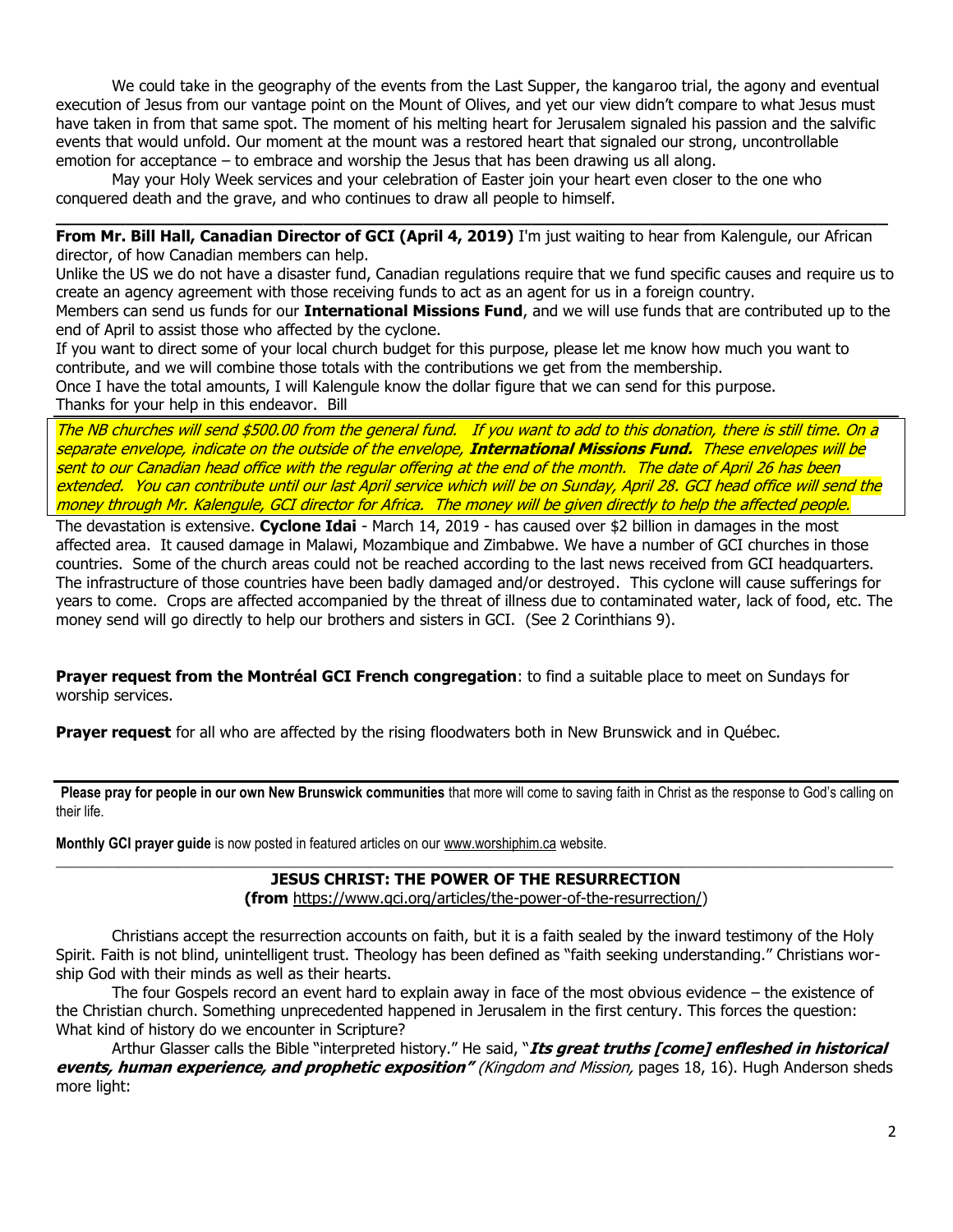## **We expect the historian today to be as scientifically accurate as possible in his reporting of facts…. By contrast the historians of Israel viewed history as the sphere of God's activity. Their purpose in telling the story of Israel was to confront men with the sovereign authority of a high and holy God, calling upon them to surrender their lives to Him.** (Historians of Israel, Vol. 2, pages 26, 28)

The Gospel writers were in that tradition: They were concerned with spiritual meaning and eternal life. Their writings give us history plus interpretation. Matthew, Mark, Luke and John were preachers before they were historians. Nevertheless, the resurrection accounts provide a compelling example of faith meeting understanding. They make sense once the Holy Spirit enables us to believe.

1. First, there is the almost embarrassing honesty of the resurrection accounts. The doubts of Thomas, Peter and the other apostles are freely admitted [\(Mark 16:9-14\)](https://biblia.com/bible/niv/Mark%2016.9-14). The New Testament is hard on its heroes. Who in the early church could have written such things about prominent church leaders still alive unless those things were true? The transformed lives of the apostles are exactly what we would expect if Christ was resurrected [\(Acts 4:13\)](https://biblia.com/bible/niv/Acts%204.13).

2. Who among the disciples could invent such a story as that of Jesus of Nazareth? The disciples were often chided for their slowness to believe and their lack of spiritual imagination [\(Matthew 16:5-12\)](https://biblia.com/bible/niv/Matt%2016.5-12). Could they invent such challenging phrases as: "I am the way and the truth and the life. No one comes to the Father except through me" (John [14:6\)](https://biblia.com/bible/niv/John%2014.6)?

British Bible scholar C.H. Dodd recorded that as a young man he fretted about the time interval between the events mentioned in the Gospels and when those events were written several decades later. He later changed his mind: **When Mark was writing…there must have been many people [alive] who were in their prime under Pontius Pilate, and they must have remembered the stirring and tragic events of that time…. If anyone had tried to put over an entirely imaginary or fictitious account of them, there would have been middle-aged or elderly people who would have said… "You are wasting your breath: I remember it as if it were yesterday"**  (Tradition: Old and New, page 41)

Those are wise words. The complexity of the Gospels is part of their fascination.

3. It is hard to account for the Christian faith's sweep across the Roman Empire without a spectacular primary cause. The resurrection was that catalyst.

**One of the compelling proofs of the resurrection is that the crucifixion left the disciples in despair and that, hopeless, they were transformed by their experience of the risen Jesus…. Even more important was the conviction nourished in Christians that by the resurrection Jesus had been vindicated and had been shown to be the Son of God with power**. (Kenneth Latourette, A History of Christianity, volume 1, pages 58- 59)

That power proved invincible. It still is.

 $\overline{\phantom{a}}$ 

## **The Message of Jesus: Our Resurrection With Christ [\(https://www.gci.org/articles/our-resurrection-with-christ/\)](https://www.gci.org/articles/our-resurrection-with-christ/)**

 $\_$  ,  $\_$  ,  $\_$  ,  $\_$  ,  $\_$  ,  $\_$  ,  $\_$  ,  $\_$  ,  $\_$  ,  $\_$  ,  $\_$  ,  $\_$  ,  $\_$  ,  $\_$  ,  $\_$  ,  $\_$  ,  $\_$  ,  $\_$  ,  $\_$  ,  $\_$  ,  $\_$  ,  $\_$  ,  $\_$  ,  $\_$  ,  $\_$  ,  $\_$  ,  $\_$  ,  $\_$  ,  $\_$  ,  $\_$  ,  $\_$  ,  $\_$  ,  $\_$  ,  $\_$  ,  $\_$  ,  $\_$  ,  $\_$  ,

Each year, we celebrate that Christ our Lord has risen — and he is alive forevermore as our Savior, our Intercessor and our King. When we celebrate Jesus' resurrection, we are also reminded of the promise of our own resurrection. When we by faith are united to Christ, then we share in his life, in his death, in his resurrection and in his glory. This is our *identity*. Notice how often Paul says that we are *with* Christ:

- **[Rom. 6:4-8](https://biblia.com/bible/niv/Rom.%206.4-8)** We were crucified with him, died with him, buried with him and united with him in his death.
- **[Rom. 6:5,](https://biblia.com/bible/niv/Rom.%206.5) [8](https://biblia.com/bible/niv/Rom%206.8)** We will live with him, united with him in his resurrection.
- **[Rom. 8:17](https://biblia.com/bible/niv/Rom.%208.17)** We are heirs of God and co-heirs with Christ.
- **[Rom. 8:17](https://biblia.com/bible/niv/Rom.%208.17)** If we share in his sufferings, we will also share in his glory.
- **[Gal. 2:20](https://biblia.com/bible/niv/Gal.%202.20)** We have been crucified with Christ, and he lives in us.
- **[Eph. 2:5-6](https://biblia.com/bible/niv/Eph.%202.5-6)** God made us alive with Christ, God raised us up with Christ, and seated us with him in the heavenly realms.
- **[Col. 2:12](https://biblia.com/bible/niv/Col.%202.12)** We have been buried with him in baptism.
- **[Col. 2:12-13](https://biblia.com/bible/niv/Col.%202.12-13)** God raised us and made us alive with Christ, through faith.
- **[Col. 2:20](https://biblia.com/bible/niv/Col.%202.20)** We died with Christ to the basic principles of this world.
- **[Col. 3:1](https://biblia.com/bible/niv/Col.%203.1)** We have been raised with Christ.
- **[Col. 3:3](https://biblia.com/bible/niv/Col.%203.3)** Our life is now hidden with Christ in God.
- **[Col. 3:4](https://biblia.com/bible/niv/Col.%203.4)** When Christ appears, we will appear with him in glory.
- **[1 Thess. 5:10](https://biblia.com/bible/niv/1%20Thess.%205.10)** He died for us so that we may live together with him.
- **[2 Tim. 2:11](https://biblia.com/bible/niv/2%20Tim.%202.11)** If we died with him, we will also live with him.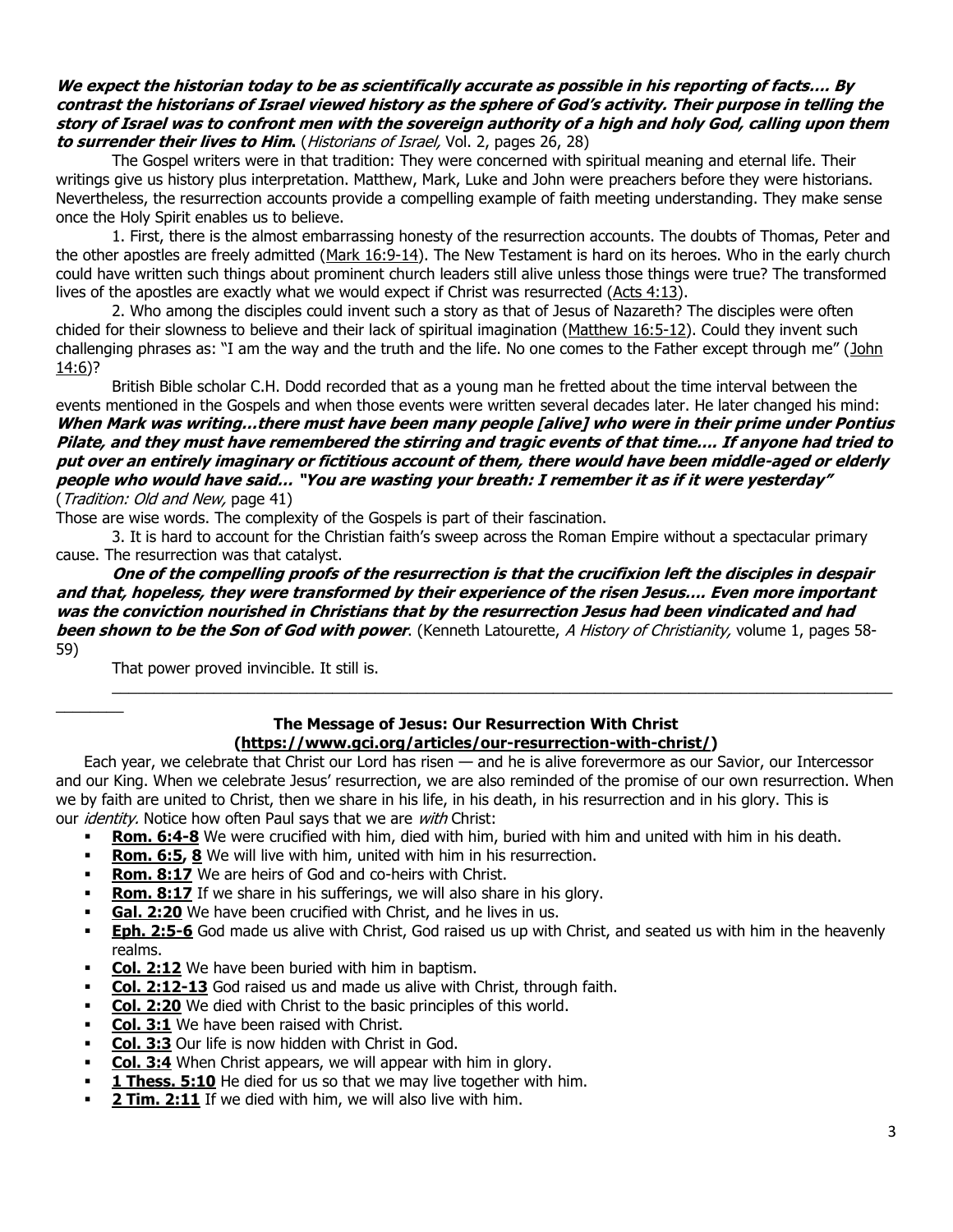**[2 Tim. 2:12](https://biblia.com/bible/niv/2%20Tim.%202.12)** If we endure, we will also reign with him.

When we accept Christ as our Lord and Savior, our lives become hidden in him, and we are with him — where he was, where he is now, and where he will be in the future. When he appears, we will be with him. We will be united with him in his resurrection, and we will reign with him in his glory. We participate with him, share with him in his life, as pictured in the Lord's Supper.

This way of speaking may sound strange today. The scientific worldview trains people to look for things that can be seen and measured with physical instruments. but Paul is speaking of unseen realities, of spiritual truths that are beyond physical investigation. He is saying that there is more to our existence, and more to our identity, than can be seen with the eyes.

Although human eyes could not see us being buried with Christ, the reality is that we were. And human eyes did not see us in the resurrection of Christ, but the reality is that we were resurrected in him. Though our eyes cannot see the future, we know that it is also a reality: we will be resurrected, reigning with Christ, living with Christ forever, sharing in his glory, being served by the angels!

Christ is the firstfruits, and in him everyone will be made alive (**[1 Cor. 15:22](https://biblia.com/bible/niv/1%20Cor.%2015.22)**). Christ is the forerunner, the proof that the promise will be fulfilled for each of us who are united to him. The resurrection is indeed wonderful news for each of us — a central plank of the gospel message itself. If there is no future life, if there is no reward in store for our troubles, then our faith is fraudulent, our message is a mistake. But it is not a mistake — Christ indeed has risen. He is reigning in glory, and he will come again, and we will be with him in glory.

But notice in the verses above that there is a price that must be paid. We must be with Christ in his sufferings, too. We must endure in order to reign. Paul put it this way: "I want to know Christ...and the fellowship of *sharing in his* sufferings, becoming like him in his death, and so, somehow, to attain to the resurrection from the dead" (**[Phil. 3:10-](https://biblia.com/bible/niv/Phil.%203.10-11) [11](https://biblia.com/bible/niv/Phil.%203.10-11)**).

Press on toward the goal, Paul exhorts (**vs. 14-15**). "Our citizenship is in heaven," he reminds us. "And we eagerly await a Savior from there, the Lord Jesus Christ, who…will transform our lowly bodies so that they will be like his glorious body. Therefore, my brothers, you whom I love and long for, my joy and crown, that is how you should stand firm in the Lord, dear friends!" (**vs. 20-21**).

My friends, I also love you. Press onward, knowing that our reward is being prepared for us in heaven! When the Lord Jesus returns, we will rise to be with him forever  $-$  in glory we can only *begin* to imagine. Stand firm in the Lord, dear friends! Pressing on requires us to have patience, but it is difficult to be patient in the "fast lane, instant food, expressway" society in which we live. But let's remember that God's Spirit grants us patience when we draw closer to him.

Jesus commands, "Go and make disciples…and teach them to obey everything I have commanded you" (**[Matt.](https://biblia.com/bible/niv/Matt.%2028.19-20)  [28:19-20](https://biblia.com/bible/niv/Matt.%2028.19-20)**). Disciples of Jesus are followers of Jesus, people who have made a decisive commitment to learn from him and be like him. That is why teaching and learning plays such a vital role in the church. Leaders are entrusted to teach the church what Jesus taught and how it applies to us all, so that we might become increasingly more apt and faithful disciples of Jesus.

Evangelism comes naturally from a body of faithful, devoted, committed and worshipping disciples. Being the people God has called us to be — brothers and sisters of Jesus, led and motivated by his love — is the primary way the good news is spread. It is far more effective for people to come to know and see Jesus at work in his people than it is to merely hear a message from a relative stranger with no concrete demonstration of its real power to bring the joy and peace of God. That is why we continue to emphasize the need for Christ's love among us.

I know that our brethren want to love God and work together for the kingdom. The devil would like for us to believe that we are defeated, but he is only a liar. God has given us the victory, and we do not have to feel like all is lost. Jesus is risen! He is on his throne, and he loves us as much today as he ever has. He will do his work in us.

Let us stand together with him, and trust him to lead us into knowing God more, loving God more and loving one another more. Our true reward lies beyond the present moment, but we can experience more and more the blessings of the kingdom even now, as we commit to be Jesus' disciples and walk in his love for the Father and for one another. Author: Joseph Tkach